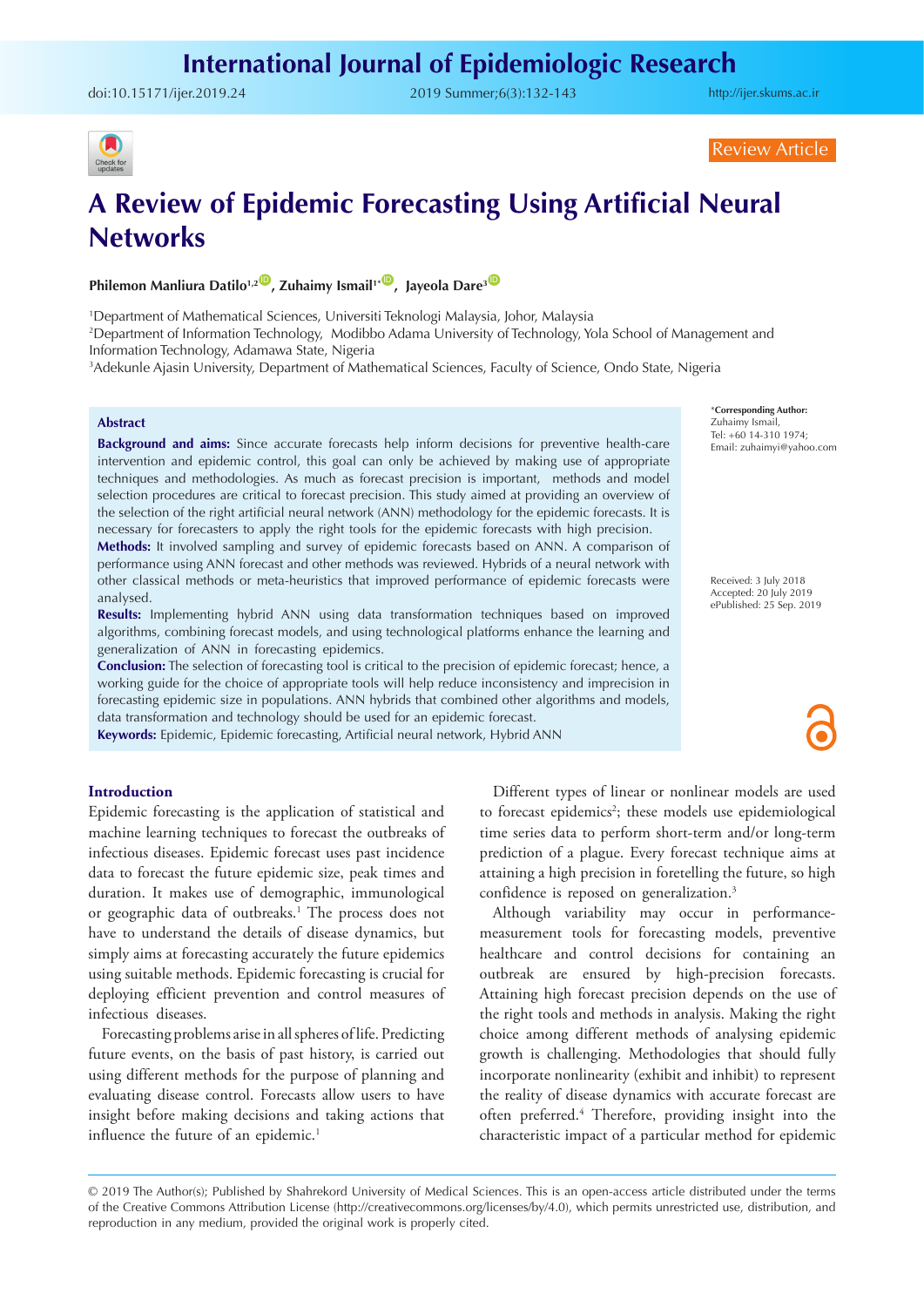forecast will help resolve the problems of selecting epidemic forecast methods. It is the purpose of this study to provide an overview of artificial neural network (ANN) and its appropriateness for epidemic forecasting. This will help analysts make critical decisions in carrying out epidemic forecasts using the artificial neural network.

The study surveyed epidemic forecasts that applied standalone or hybrid ANNs<sup>5,6</sup> in predicting epidemics, with suggested resolution for issues that affect the forecast process. The application of ANN in forecasting deadly infectious disease outbreaks was reviewed. Although most studies considered the multi-layer perceptron feed forward neural network (MLPFFNN), that is not to say that the epidemic forecast cannot be modeled according to other network architectures.7 In order to enhance the accuracy of ANN performance, hybrids of ANN are usually used. This study is organized into four sections. Section one provides an introduction to the necessity of making the right choice for epidemic forecast methodology. In section two, an overview of the application of ANN in epidemiological studies is provided, including a summary of epidemic forecasts based on ANNs. Section three explains the critical issues for analysis that require the analyst to make a decision in order to achieve desirable forecast results. The performance of ANN as compared to traditional forecast methods is also summarized. Finally, section four attempts to review ANN hybrids involving a combination of meta-heuristics and classical statistical methods.

#### Overview of Artificial Neural Network

Neural networks are computational modeling tools that have recently emerged and are widely accepted in many disciplines for modeling complex real-world problems. ANN model is a mathematical evolutionary problemsolving approach that makes decisions (provides solutions) based on the organization concept of signals transmission in the human nervous system. It is a flexible processing model that accepts arbitrary input and generates the output based on nonlinear relationships among variables and parameters.<sup>8</sup> ANN model learns what to do directly from the problem data, and then renders the output. They are adaptable to problem and data characteristics. The advantages of ANN include ease of optimization, cost-effectiveness, flexibility in non-linear modeling of large datasets, and enhanced accuracy of prediction generalization. Most of the literature on ANN explains the mechanisms and operations of the model.

ANN is developed based on the biological nervous system. Natural neurons receive signals through synapses located on the dendrites or membrane of the neuron. When signals received are strong enough (surpass a certain threshold), the neuron is activated and emits a signal through the axon. These signals might be sent to another synapse and activate other neurons until the final result<sup>9</sup>



**Figure 1.** A Simple Biological Neuron.

(Figure 1). Since ANN is developed based on principles of the natural neuron system, it is an intelligent forecast model.

ANN consists of a set of processing units (nodes) interconnected with arcs indicating relationships between these units, thereby forming a network with input and output terminals. Nodes are simple computing elements using weights of incoming signals, while arcs are the relative weighted influence of each factor on the solution process. Each node has a real-valued bias associated with it. ANN has a parallel and distributed processing structure, as it is presented in Figure 1. ANN was defined and summarized<sup>10,11</sup> to consist of:

- i. A directed graph, which is known as the network topology
- ii. A state variable associated with each node
- iii. A real-valued weight associated with each link
- iv. A real-valued bias associated with each node
- v. A transfer function for each node, which determines the state of a node as a function of its bias (or threshold), weights of incoming links, and states of the nodes connected to it by these links.

The basic model of ANN consists of three interconnected layers including the input, hidden, and output layers. Unlike the input or output, the hidden layer could have more than one layer depending on the complexity of the problem. Neurons of input and hidden layer connect to all neurons in the subsequent layer. Neurons of input layers take input data-set from the real environment that is modeled.

The input vector  $(x_j)$  is transmitted using a connection that multiplies its strength by a weight  $(w_i)$  to produce the product. Each neuron has a bias  $\theta$  (see Figure 2). The output of the neuron is generated by transfer and activation functions.

An activation function consists of linear and nonlinear algebraic formulas. These two functions enable the neural network to find the relationships between



**Figure 2.** A Simple Biological Neuron.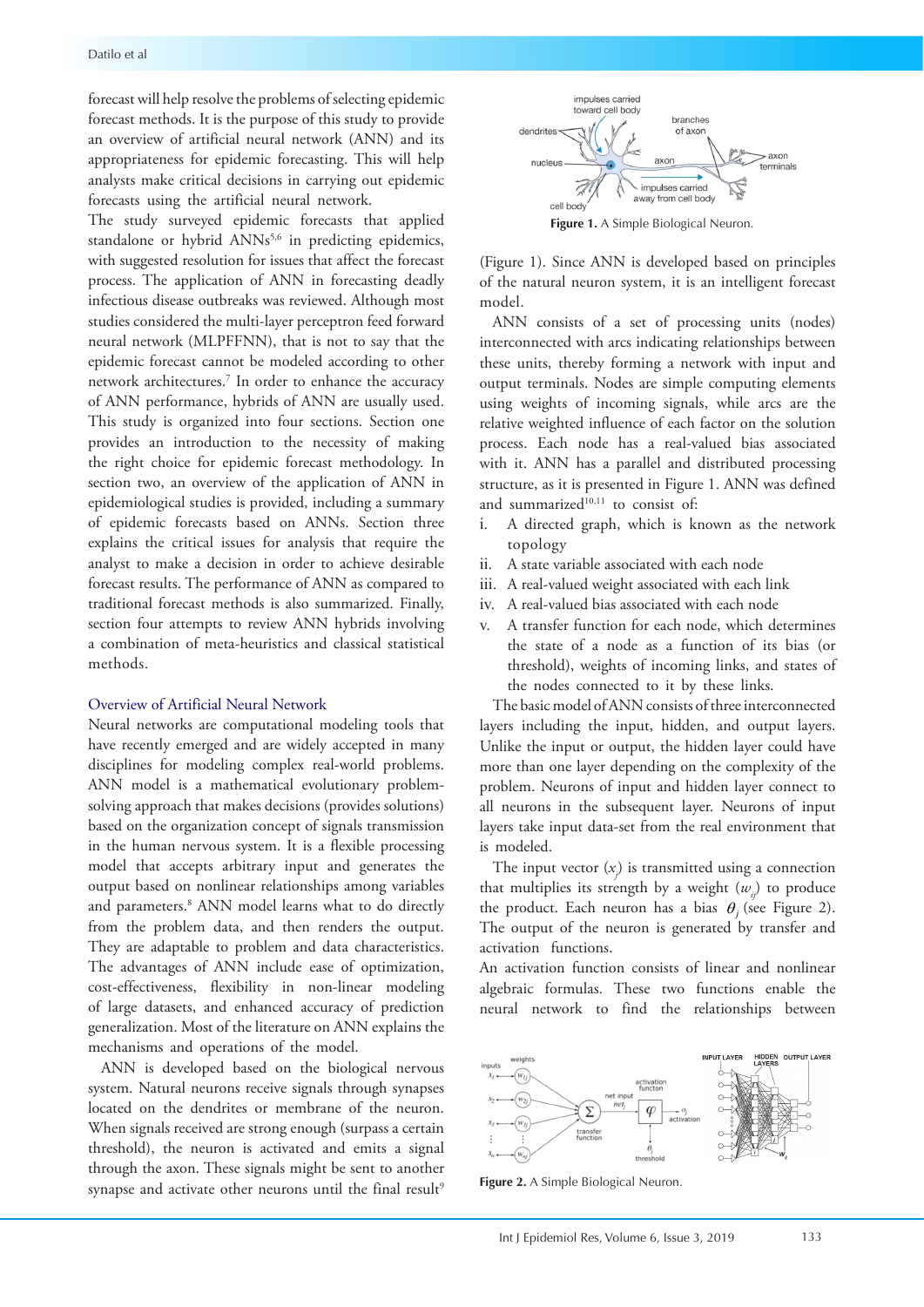input and output. The outputs either are sent to other interconnected neurons or directly to the environment. The difference between the output and neural network output is considered as an error.<sup>9</sup>

Using ANN requires the analysts to decide on algorithms and parameters to facilitate effectiveness and efficiency of model solution strategy. ANN is applied in different fields of knowledge to solve different problems of optimization, classification, and prediction. In the medical domain, ANN has been efficient for clinical diagnosis, image/signal analysis and interpretation and drug development.<sup>12,13</sup> In epidemiology, ANN has successfully been used to study dynamics, risk, growth, severity, and control of infectious diseases.<sup>6,14</sup> In epidemic forecasting network architecture, all layers and nodes are fully connected, that is, each neuron in one layer is connected to all neurons in the following layer.

#### Overview of Epidemiology

Epidemiology is broadly termed the science of public health involving quantitative investigation of disease outbreak with the aim of controlling epidemics. Epidemiology provides essential quantitative and analytical methods, principles of logical inquiry, and rules for evidence for disease management. It helps in measuring and projecting the health needs of community and populations and determining how to allocate and manage health care resources. It assesses intervention strategies and evaluates the impact of required health services.15 Canzani and Lechner<sup>16</sup> explored mathematical models in epidemiology, with emphasis on theories and methodologies. The study identified core building blocks of models and research patterns to model diseases dynamics in epidemic situations. Moreover, the mathematical modelling of epidemics dynamics was explored.

Different techniques and methods have been developed to investigate epidemics including classification, dynamics, forecast, and intervention or control strategy optimization. Epidemiological information is vital for planning and evaluating epidemic control; therefore, assessing the risk and prevalence of a disease in a population through forecast is necessary. Forecasters have to choose, based on efficiency and performance, among forecasting methods, in order to be able to perform epidemic forecasts. Therefore, a review that highlights potentials and solution approach to forecasting epidemics using the artificial neural network is essential.

## **The Applications of ANN in Epidemiology**

In this section, the study highlights the applications of ANN in epidemiology. In a survey, $12$  wide application of neural networks in diagnostic approaches in medicine including image analysis, drug design, biochemical analysis, and diagnostic systems was considered. Different clinical studies of diseases using neural networks have also been studied by Dybowski and Gant.17 ANN was used to estimate parameters for a deterministic or stochastic epidemic model of disease control<sup>18</sup>. Antoniou and Mentzelopoulou<sup>19</sup> used neural network to estimate the transmission rate for susceptible-infected-recovered (SIR) epidemic model. However, Samarasinghe and Waidyarathne<sup>20</sup> used neural networks to classify and determine the severity of diseases in a population. A radial basis function-based neural network (RBFNN) was developed by Rajalakshmi and Mala<sup>21</sup> to diagnose diseases.

Epidemic Classification: In a mathematical sense, this involves dividing an n-dimensional space into various regions, with a given point in the space one should tell which region it belongs to using ANN. Each pattern is transformed into a multi-dimensional point and is classified to a group, each of which represents a known pattern. Clinical observations of diseases tend to be similar at some early stages; further refined characteristics of diseases have to be identified in order to correctly classify a patient or victim of specific infectious diseases. ANN has had tremendous achievements in epidemic classification.<sup>20</sup> ANN is an important tool for data mining of medical records for classification and prediction purposes.<sup>22</sup> In a large number of previous studies, neural network was used for classifying such diseases as dengue fever,<sup>23-25</sup> chest or heart diseases,<sup>26,27</sup> West Nile virus diseases,<sup>28</sup> tuberculosis,<sup>29,30</sup> gestational diabetes mellitus,<sup>31</sup> swine flu,32 and pancreatic cancer.33 These studies had helped in diagnosis and case management of epidemic victims.

Epidemic Forecasting: Different methods of epidemic forecasting include the use of ANN, time series analysis, hybrid, and data mining to predict outbreaks of epidemics.<sup>2</sup> Forecasting prevalence of diseases using ANN algorithm is a widely accepted approach for epidemiologic investigation of the risk and outbreak size of diseases.<sup>34</sup> The recurrent neural network is the most commonly applied model in epidemic forecasting against nonrecurrent architecture. The incidence and prevalence of a disease can be predicted<sup>35</sup> in order to assess the impact and requirement of control measures. A summary of epidemic forecasts using ANN is provided in Table 1.

## **ANN Issues for Epidemic Forecasting**

Applying ANN in epidemic forecast requires analysts' decisions that enhance forecast performance. These decisions required choosing from approaches or techniques of ANN algorithm. They include decisions on data pre-processing, network architecture or structure, the number of input, hidden layers or output nodes, training algorithms, specification of training parameter, the number of epoch runs, and accuracy measurement tools.

## Data Pre-processing and Normalization

There are various challenges in collecting, recording, and reporting epidemiologic data. If data are limited,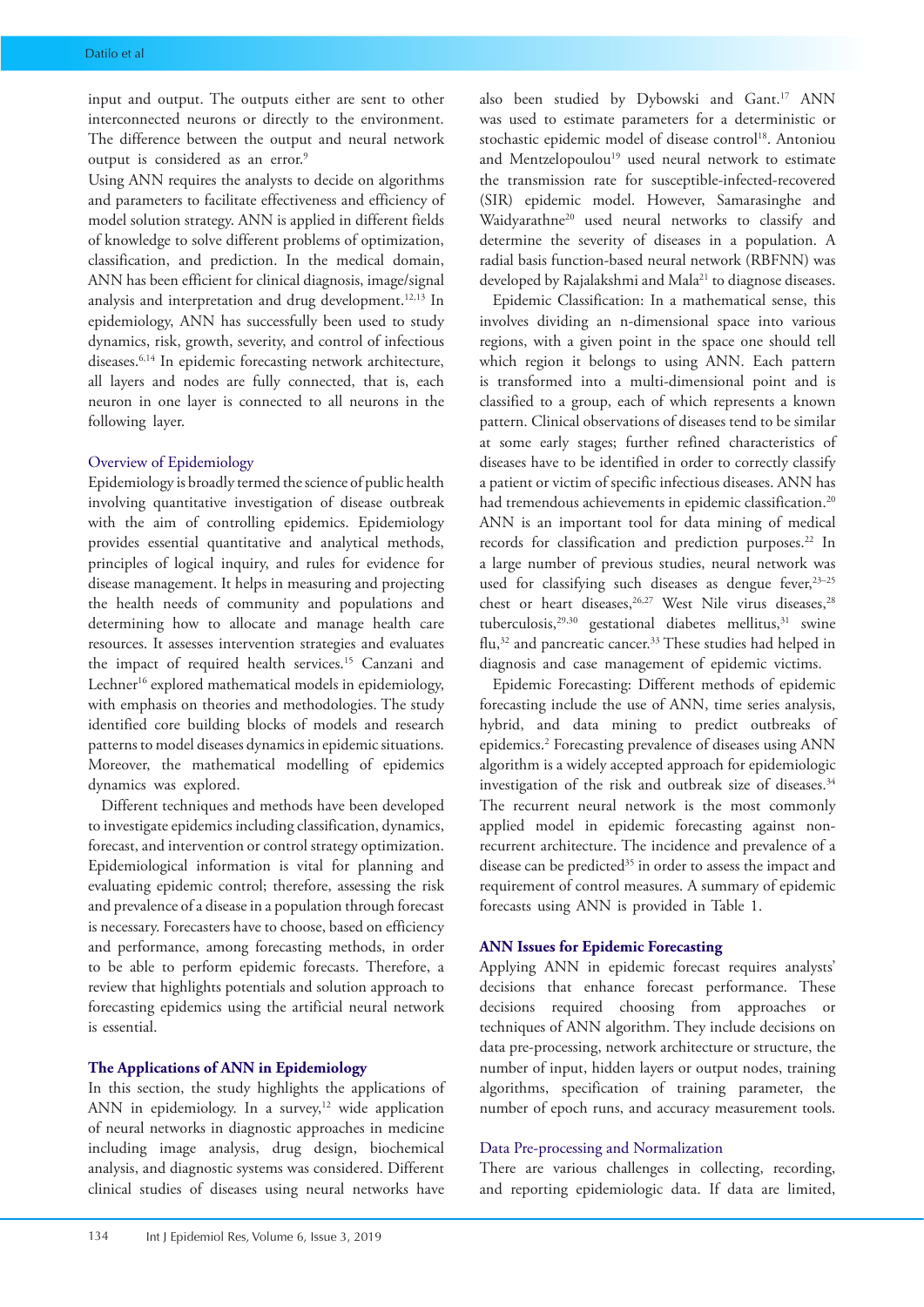|  |  |  |  |  | Table 1. Summary of Some Epidemics' Forecasts Using ANNs |
|--|--|--|--|--|----------------------------------------------------------|
|--|--|--|--|--|----------------------------------------------------------|

| Epidemic                  | Ref.        | <b>Network</b><br><b>Structure</b>         | Input/<br>Out nodes | Hidden<br>layer/<br>$(node)$ # | Training/<br>Validation/<br><b>Test dataset</b> | Data<br>Normalization | <b>Activation</b><br>function<br>(hidden/<br>output) | <b>Training</b><br>algorithm | Max.<br><b>Epochs</b> | <b>Performance</b><br>Measurement |
|---------------------------|-------------|--------------------------------------------|---------------------|--------------------------------|-------------------------------------------------|-----------------------|------------------------------------------------------|------------------------------|-----------------------|-----------------------------------|
| Influenza                 | $\,4\,$     | MLP, RBFN,<br><b>PNN</b>                   | 26/1                | 1/(15, 40,<br>80)              | 80/10                                           | Binary                |                                                      | <b>BP</b><br>(Pruning)       | 600                   | Mean Error                        |
|                           | 10          | MLP, FCFF                                  | 7/1                 | 1(25)                          |                                                 | Linear                | Sigmoid                                              | LM                           | 10                    | MSE, RMSE,<br>MAE, MAPE           |
| <b>HIV/AIDS</b>           | $3\sqrt{3}$ | FF                                         | 3/1                 | 4(25, 50)<br>75,100)           | 26/20                                           | Binary                | Tan-sigmoid                                          | <b>BPA</b>                   | 30000                 | MAE, R <sup>2</sup>               |
| Dengue                    | $3\,4$      | MLP, FC                                    | 12/4                | 1(3)                           | 50% ratio                                       | Minimax               |                                                      | <b>GA</b>                    | 130                   |                                   |
|                           | 35          | MLP, FCFF                                  | 4(32)/1             | $1(18-25)$                     | 287/72                                          |                       | Cellular<br>automata                                 | <b>GA</b>                    | 30,000                | <b>RMSE</b>                       |
| <b>Tuberculosis</b>       | $2\sqrt{6}$ | MLP, FC                                    | 38                  | 2(50)                          | 150 (50,100)                                    | Binary                | Sigmoid                                              | <b>GA</b>                    |                       | 10-fold Cross<br>validation       |
| Malaria                   | $36\,$      | GMDH,<br><b>PNN</b>                        | 4/1                 | $3/(4-3-2)$                    |                                                 |                       | Polynomial<br>function                               | CF                           |                       | MAPE                              |
|                           | 37          | MLP,<br>FF FCNN                            | $10 - 40/1$         | 2(8)                           |                                                 |                       | Sigmoid<br>(logistic)                                | GA                           | 10,000                | MAPE                              |
| SARS                      | $3\sqrt{8}$ | <b>MLP</b><br>FF FCNN                      | 5/1                 | 1(3)                           | 55(40/15)<br>41(30/11)                          | Linear                | Sigmoid<br>(logistic)<br>function                    | <b>BP</b>                    | 1500                  | <b>SSE</b>                        |
| Cholera                   | 39          | MLP,<br>FF FCNN                            | 9/1                 | $1/4$ $(3-19)$                 | 80/20%                                          | Linear                | Sigmoid/<br>Linear                                   | LM                           | 20                    | <b>RMSE</b>                       |
| Infectious<br>diarrhoea   | $40\,$      | <b>MLP</b>                                 | 5/1                 | 1(3)                           |                                                 | <b>Binary</b>         | Sigmoid                                              | <b>BP</b>                    | 18000                 | <b>RMSE</b>                       |
| Measles                   | $41\,$      | <b>MLP</b>                                 |                     |                                | Jan-Nov 2012/<br>Dec 2012                       |                       |                                                      | <b>BP</b>                    | 2000                  |                                   |
| Ebola                     | 42          | <b>MLP</b>                                 |                     |                                | Guinea 72<br>S/Leone 66<br>Liberia 65           |                       | <b>HHT</b>                                           | Grey<br>Model                | 10,000                | MAE                               |
| Swine Flu                 | $\,29$      | <b>FFNN</b>                                | 10/1                | 1(14)                          | 80/20%                                          | Binary                | Sigmoid                                              | <b>BP</b>                    |                       |                                   |
| Cardiovascular<br>disease | 43          | MLP, FFN                                   | 6/1                 | $8 - 10 - 12$                  | 65/35%                                          |                       | Logistic tanh                                        | <b>BP</b>                    | 3000                  | $R^2$ , SSE                       |
| Dementia                  | $44\,$      | MLP<br><b>PNN</b>                          | 30/1<br>30/1        | $\overline{4}$<br>65           | 65/25<br>65/25                                  |                       | Tansig<br>Radial basis<br>function                   |                              | 100                   | 95.9%<br>97.25%                   |
| Typhoid fever             | $45\,$      | <b>RBFNN</b><br><b>ERNN</b><br><b>BPNN</b> | 12/1                | $2 - 50/(28)$                  | $2005 -$<br>2009/2010                           |                       | tanh                                                 | <b>RBF</b><br><b>BP</b>      |                       | MAE, MAPE<br><b>MSE</b>           |

BP (back propagation); CF (criterion function); MLP (multi-layer perceptron); FC (fully connected); FF (forward feed); GA (genetic algorithms); GMDH-PNN(group method of data handling-polynomial neural network); LM (Levenberg Marquardt); MAPE (mean absolute percentage error); ME (mean Error); MRE (mean relative error); MSE (mean squared error); PNN (probabilistic neural network); R<sup>2</sup> (coefficient of determination); RBFN (radial basis feed forward network); REP (relative error of prediction); RMSE (root mean squared error); # number.

imbalanced, incomplete, highly dimensional,<sup>36</sup> they have to be pre-processed before performing a forecast with them. Data pre-processing removes noise or outliers, input dimensionality through data transformation, and treatment of non-normal distributed values. For some epidemics that are severe and have a short generation time, ongoing data collection is often marred by under or over-reporting. Others may be characterized as highvolume data. On the other hand, short epidemic datasets are insufficient for being partitioned for training, testing, and validation. Therefore, random noise can be injected to generate new ones; this is to enhance the robustness of ANN against measurement errors. However, Priddy and Keller<sup>37</sup> explained some techniques of dealing with limited data problem, and Pasini<sup>38</sup> developed a counterpart ANN tool for the epidemic forecast with a small dataset.

Data pre-processing include transformation, scaling, and normalization. Normalization is the scaling of data within a uniform range,  $(0,1)$  or  $(-1,1)$  to reduce the effect of outliers. Different normalization methods are used based on different characteristics of data and problems being investigated. Common normalization methods in performing forecast are the z-score and minimax, sigmoid or soft normalization.37,39 Input variables are normalized using z-score normalization as  $x_i' = \left[ \frac{x_i - \mu_i}{\sigma_i} \right]$ .

In an interval  $[\lambda_1, \lambda_2]$  input and output, variables  $(z)$  can be normalized using minimax as:

$$
x_i = \lambda_{\min \text{ target}} + (\lambda_{\max \text{ target}} - \lambda_{\min \text{ target}}) \left( \frac{z_i - z_i \min_{\text{value}}}{z_i \max_{\text{value}} - z_i \min_{\text{value}}}\right)
$$

The sigmoid normalizations of input variables within the intervals  $(0,1)$  and  $(-1,1)$  are

$$
x'_{i} = \frac{1}{1 + \exp\left(\frac{x_{i} - \mu_{i}}{\sigma_{i}}\right)}
$$
 for (0,1)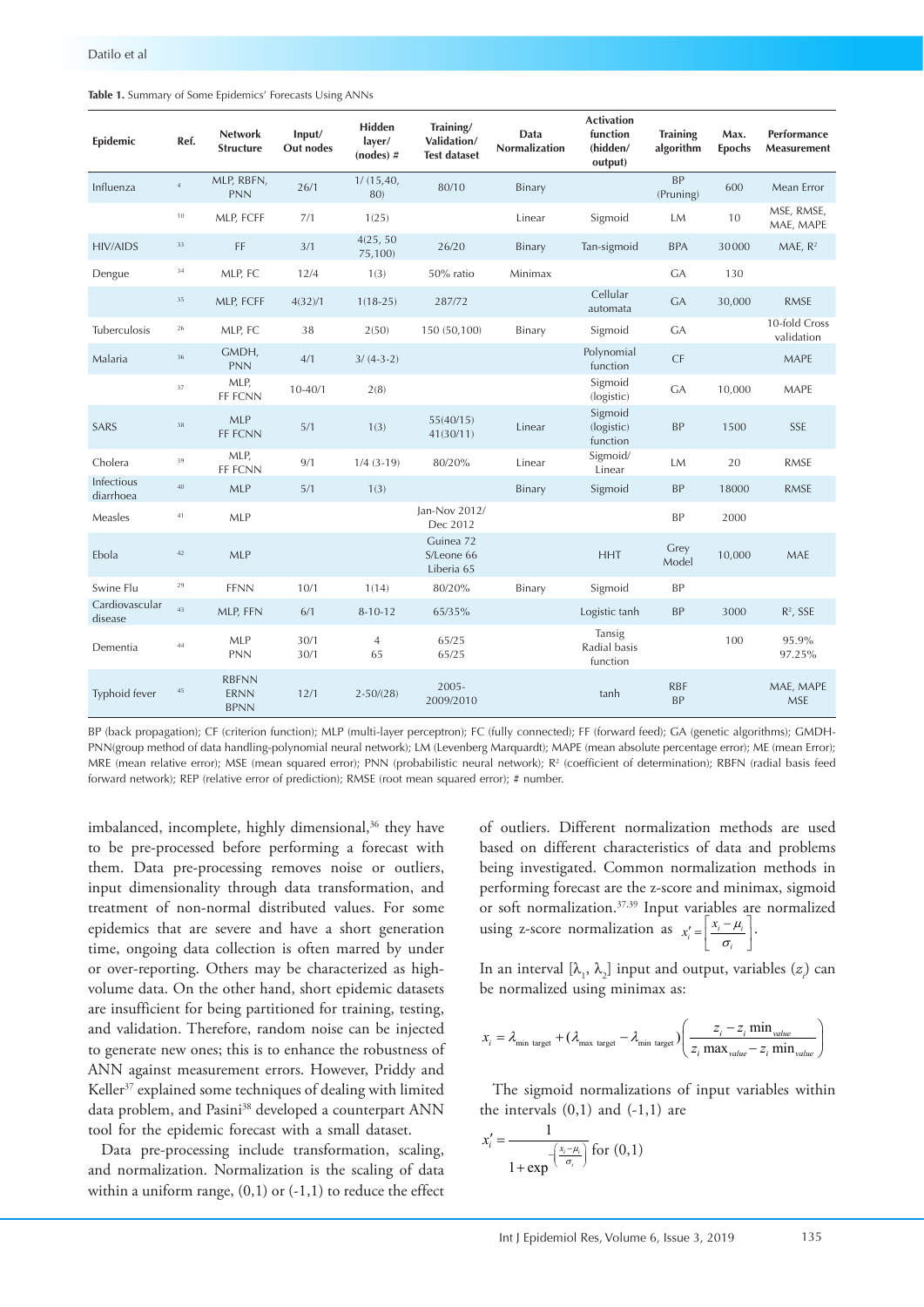and 
$$
x'_i = \frac{1 - \exp\left(\frac{x_i - \mu_i}{\sigma_i}\right)}{1 - \exp\left(\frac{x_i - \mu_i}{\sigma_i}\right)}
$$
 for (-1, 1).

However, binary and linear transformations are widely applied in the epidemic classification survey. Aburas et  $al<sup>40</sup>$ used a statistical method, while Husin et al<sup>41</sup> applied the minimax method for forecasting dengue growth.

## Network Architecture

ANN architecture for epidemic forecast is problemdependent, based on the decision variables and parameters of the problem investigated. The number of input nodes, hidden layers and nodes, and output nodes would determine the network architecture for forecasting. The mutual information between variables can help inform the choice of structure.<sup>42</sup>

In most epidemic forecasts, neural network structures are in the form of multi-layered perceptron feed-forward fullyconnected network architecture. The interrelationship of causative, disease transmission and control factors in the development of epidemics tends to inform the choice of network architecture. Since the objective of epidemic control is to stop disease growth at a minimal cost, output target should be a single layer/node.

The number of input nodes corresponds to a number of variables in the input vector used to forecast future values. Too few or too many input nodes can affect learning or prediction capability of the network. The sizes of these inputs depend on vector, disease transmission, and control. Environmental, climatic/weather, demographic, time and type intervention and control measures, disease dynamics, risk factors, vector/reservoir, and symptoms or signs affect the outbreak and spread of a disease. These factors are combined with cases data to perform outbreak forecast. A number of hidden layers and nodes influence training and forecast generalization. Epidemic incidence data do not indicate clinical or pathological information about diseases; therefore, hidden layers and nodes are expected to explain the nonlinearity in the epidemic forecast model. Output node for epidemic forecast generates incidence, recovery, and death. Forecast output will spell dataset required to train the entire network. Forecasting infective cases would require infection incidence data, while death or recovered cases will require mortality or control data.

### Activation Function

Activation function, also called transfer function, can

| <b>Table 2.</b> Common Activation Functions in ANN Algorithms<br>Name | <b>Function</b>                                                                                           | Characteristics                                              |
|-----------------------------------------------------------------------|-----------------------------------------------------------------------------------------------------------|--------------------------------------------------------------|
| Binary threshold                                                      | $\delta(x_j) = \begin{cases} 1 & x_j \ge 0 \\ 0 & x_i < 0 \end{cases}$                                    | Non-differentiable step-like $x_i \in \{0,1\}$               |
| Bipolar threshold                                                     | $\delta(x_j) = \begin{cases} 1 & x_j \ge 0 \\ -1 & x_j < 0 \end{cases}$                                   | Non-differentiable step-like $x_i \in \{-1,1\}$              |
| Linear                                                                | $\delta(x_i) = \alpha x_i$                                                                                | Differentiable unbounded $x_i \in \{-\infty, \infty\}$       |
| Linear threshold                                                      | $\delta(x_j) = \begin{cases} 0 & x_j < 0 \\ \alpha_j x_j & 0 < x_j < x_m \\ 1 & x_j \ge x_m \end{cases}$  | Differentiable, monotonic, smooth $x_i \in \{0,1\}$          |
| Sigmoid                                                               | $\delta(x_j) = \frac{1}{1 + e^{-\lambda_j x_j}}$                                                          | Differentiable, monotonic, smooth                            |
| Hyperbolic tangent                                                    | $\delta(x_i) = \tanh(\lambda x_i)$<br>or<br>$\delta(x_j) = \frac{e^{x_j} - e^{-x_j}}{e^{x_j} + e^{-x_j}}$ | Differentiable, monotonic, smooth $\delta(x_i) = \sin(x_i)$  |
| Sine or cosine                                                        | $\delta(x_i) = \sin(x_i)$<br>or $\delta(x_j) = \cos(x_j)$                                                 |                                                              |
| Gaussian                                                              | $e^{-(x_j-c_j)/2\sigma^2 j}$                                                                              | Differentiable, monotonic, smooth $x_i \in \{0,1\}$          |
| Stochastic                                                            | $\delta(x_j) = \begin{cases} 1 \\ -1 \end{cases}$                                                         | Non-differentiable step-like $x_i \in \{0,1\}$ or $\{-1,1\}$ |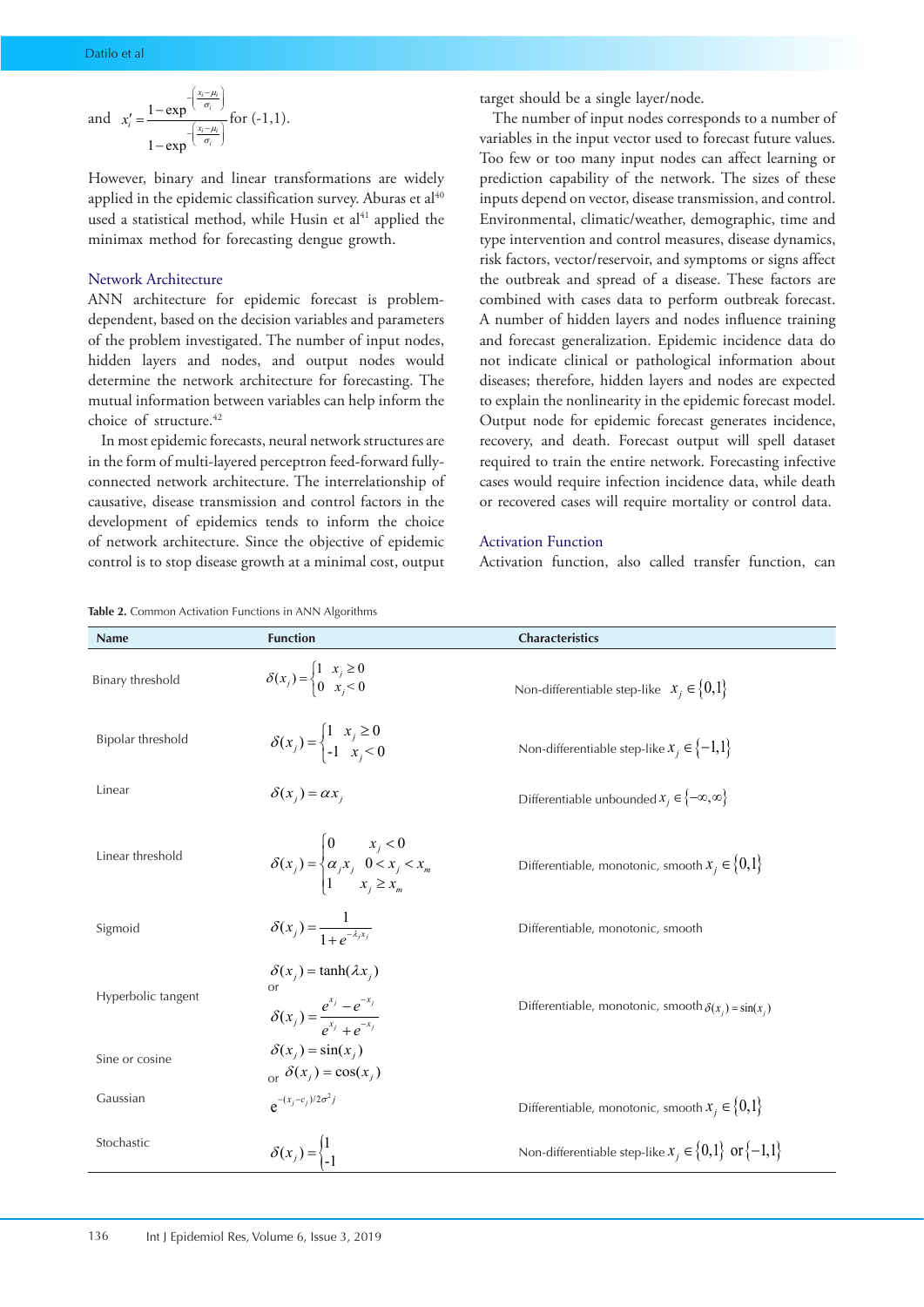be linear or nonlinear. The function determines the relationship between inputs and outputs of a node or output of an entire network. In general, the function introduces a degree of nonlinearity, thereby enhancing the performance of neural networks.10,43 There are a number of activation functions that have been used to train a neural network to perform epidemic forecast, optimization, classification, pattern or speech recognition, image compression, and selection.<sup>44</sup> Although Zhang et al<sup>10</sup> argued that there are no straight rules for making choice, Ittiyavirah et al<sup>45</sup> provided a guideline for using a particular type of activation function for specific types of forecast models in neural network problems. The use of one or more activation functions in the same or different layers depends on the characteristics of forecast problems. Table 2 summarizes different types of activation functions that can be used in neural networks modeling.

The nonlinearity of the problems of epidemic forecast associated with multiple factors and complex relationships in analyzing epidemic growth or dynamics warrants the use of nonlinear activation functions. Epidemic forecast deals with real and future occurrence; hence, nonlinear nonnegative interpretable activation functions should be used for growth parameters of the disease. The sigmoid (logistic) transfer function is commonly used. This function is preferred because it is bounded, monotonically increasing, and differentiable. In most of the previous studies, the sigmoid (logistic) activation function was generally used at all levels for forecasting epidemics, as summarized in Table 1.

## Training Algorithms

The neural network training is an unconstrained nonlinear minimization problem in which weights of networks are iteratively modified to minimize overall mean or total squared error between desired and actual output values for all nodes over all inputs. One of the factors that affect the performance of neural networks is the learning algorithm. Several training algorithms can be applied to train ANNs for different time series data. However, most popular ones implemented in various neural network software tools include Back Propagation, Levenberg-Marquardt, Quick Propagation, Conjugate Gradient, Competitive Learning, and Quasi-Newton.46 Convergence rate, lack of robustness, and local optima of unconstrained searches are often used to compare performances of learning algorithms. Training can be carried out under a supervised, unsupervised, or reinforcement activity.

Learning or training includes specifying a number of hidden nodes of layers, learning rate, momentum, training cycles, and the size of training or test datasets. Over or under-specification of these parameter values has a direct effect on training performance.<sup>47</sup> Correct specification of training parameter is crucial to timeliness or global convergence, accuracy, and generalization of the forecast

using ANN model. Various training algorithms are commonly used in software platforms for neural network applications.46 The most widely used learning algorithms in the epidemic forecast are back propagation, Levenberg Marquardt, and genetic algorithm for hybrid ANN. Back propagation is a gradient descent algorithm that requires specifying step size or learning rate for the learning process and a slow convergence rate, inefficiency and lack of robustness.10,48,49 Levenberg Marquardt algorithm is an efficient training algorithm with minimal error and faster rate of convergence, but its computational complexity of the thrust region mars its wide adoption.<sup>48</sup> The implementation of a genetic algorithm in training neural networks (optimizing weights) enhances the performance of ANN in forecasting compared to some traditional statistical forecast methods.29,50 Hybrid training algorithms have more advantages in improving the performance of  $ANN$ .<sup>51</sup>

#### Under-fitting and Over-fitting Problem

The learning of ANN forecast model affects precision; in order to achieve higher precision, training has to be done using the appropriate techniques. Underfitting and overfitting affect neural network generalization.

Underfitting occurs when the model is not able to obtain a sufficiently low error value on the training set.

Overfitting occurs when the gap between the training error and test error is too large. Analysts can control whether a model is more likely to overfit or underfit by altering its capacity (data, algorithm, and architecture).

An under-trained model often has high sum of squared error (SSE) values for either or both training and validation datasets. Under-training often occurs when there are insufficient data for model fitting.<sup>11</sup> Over-fitting (overtrained) occurs when the network fits the in-sample data well but produces poor out-of-sample results. Forecasters can use the following equation to assess the absence of under-fitting.

$$
\varepsilon_1 = \frac{(SSE_K - SSE_{K-1})}{SSE_K} \le \varepsilon_1^*
$$

To avoid over-fitting, Ghiassi et al<sup>52</sup> recommended that at each iteration *k, (k >1)*, MSE values should be computed for both training (MSET) and validation (MSEV) datasets and then use  $\varepsilon_2$  relation below, to guard against overfitting,

$$
\varepsilon_2 = \frac{|MSE_T - MSE_\nu|}{MSE_T} \le \varepsilon_2^*
$$

The accuracy levels of  $\varepsilon_1$  and  $\varepsilon_2$  are problem-dependent and should be determined experimentally.<sup>52</sup> The analyst should consider fully trained network when the userspecified accuracy criteria and the over-fitting constraint are both satisfied.

A modern approach for solving over-fitting problem is the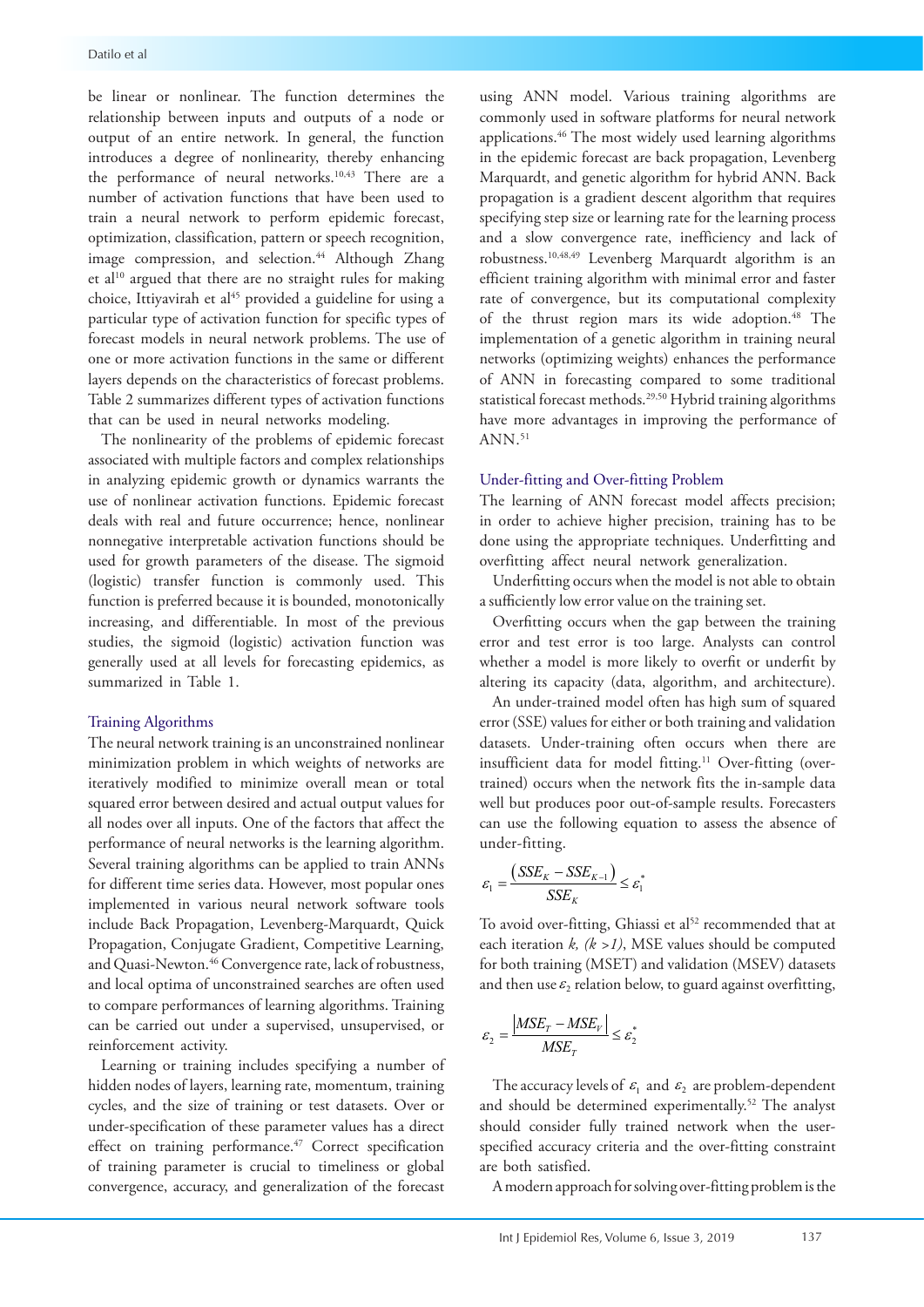cross validation technique. There are different techniques for cross validation, among which are leave-one-out, leavep-out, k-fold, holdout, and Monte Carlo cross validation. In forecasting practices, the k-fold cross validation is commonly used. K-fold cross-validation involves random classification of the dataset into k-partitions, the *kth* subset is used as a test set and the model is trained on all the (k-1) partitions. The test sum error on the selected partition is evaluated and then averaged to produce a single estimation. Though k is arbitrary, 10-fold cross validation is commonly used.

#### Forecast Performance Measurement

ANN performance is assessed with different error measurement tools in training, validation and testing data sets. It is notable that there can be many performance measures for an ANN forecast, including modeling and training time. For instance, prediction accuracy is considered as the most important measure of performance that the model can achieve beyond training data. Forecast accuracy measurement has been a growing concern among forecast theorists and practitioners.<sup>53-55</sup> There is no singular accuracy measurement that is universally accepted<sup>10</sup>; therefore, different accuracy measurements are used in epidemic forecasting, with their own strengths and weaknesses. The calculation speed, interpretability, asymmetry, impact of outliers, biasedness, scale dependence, and division by zero (in the case of equal

#### **Table 3.** Error Measurement Types

| Mean root error (MRE)                    | $\sum_{i=1}^n \left  \frac{\mathbf{y}_i - \hat{\mathbf{y}}_i}{\mathbf{y}_i} \right $                                                                    |
|------------------------------------------|---------------------------------------------------------------------------------------------------------------------------------------------------------|
| Root mean square error<br>(RMSE)         | $\sqrt{\frac{1}{n}\sum_{i}^{n}(e_{i}^{2})}$                                                                                                             |
| Mean square error (MSE)                  | $-\frac{1}{n}\sum_{i}^{n}(e_{i}^{2})$                                                                                                                   |
| Mean absolute error (MAE)                | $\frac{1}{n}\sum_{i}^{n}  e_{i} $                                                                                                                       |
| Mean absolute percentage<br>error (MAPE) | $\frac{1}{n} \sum_{t=1}^{n} 100. \frac{e_t}{ V }$                                                                                                       |
| Pearson Method $(R^2)$                   | $1-\left(\frac{\sum\limits_{i=1}^{n}\left(y_{i}-\hat{\bm{y}}_{i}\right)^{2}}{\sum\limits_{i=1}^{n}\left(y_{i}-\overline{\bm{y}}_{i}\right)^{2}}\right)$ |
| Root error percentage (REP)              | $\frac{100}{\bar{y}}\left[\frac{\sum_{i=1}^{n}(y_i-\hat{y})^2}{n}\right]$                                                                               |

Where  $e_i$  denotes the difference between forecast and realized values.

actual and forecasted values) are simple criteria for choosing the accuracy measurement tool.<sup>56,57</sup> The options commonly applied in the epidemic forecast are provided in Table 3.

Saberian and Zamani<sup>13</sup> used a combination of many tools in forecasting influenza epidemic, Kamalanand and Jawahar<sup>58</sup> used MAE and (R<sup>2</sup>) in forecasting HIV, Wang et al<sup>59</sup> used RMSE in forecasting cholera, and Soemsap and Wongthanavasu<sup>60</sup> preferred RMSE against SSE in forecasting dengue. As summarized in Table 3, error test measures are applied per disease forecast in implementing hybrid ANN.

#### ANN Methodology for Epidemic Forecasting

There are many different ways to construct and implement a neural network for epidemic forecasting. Epidemic forecasts help monitor the growth of epidemic and work to reduce the spread of disease.<sup>60</sup> In most of the previous forecasts as well as this survey, the networks are fully connected, and numerous input nodes against a single output node with hidden layers and nodes are considered. No definite number can suit the peculiarity of variables in every disease forecast.<sup>10</sup> For finding the optimal architecture of an ANN, selection of these parameters is usually quite complex in nature and is difficult to implement. Up to now, there has been no clear-cut method for determining these parameters, except by trial and error. However, Zhang et al<sup>10</sup> provided guidelines based on heuristics and simulations.

Forecasting epidemics with neural networks involves training an ANN structure with a portion of epidemiological dataset to validate, and then, the remainder of the dataset was used to test and generalize outbreak size in the future. The process of the epidemic forecast is summarized in the following pseudo algorithm. The methods for architectures that implement hybrids for forecast differ and thus the hybrid technique should be incorporated at the right step according to the adopted hybrid technique (i.e., technology, data, model, and algorithm).

Undertaking an epidemic forecast using ANN is challenging because while epidemics could be ongoing, it is demanded to assess their threat; hence, findings will only provide an interim guide to the control of epidemics. Until the recent study of Pasini,<sup>38</sup> larger datasets were preferred in applying ANN since epidemic forecast using small dataset suffered from generalization.

#### **Hybrid ANN for Epidemic Forecast**

The hybrid model involved a combination of two or more independent models or algorithms. In order for ANN to computationally be efficient in solving complex and computationally expensive problems, Basheer and Hajmeer and Nedjah et al.<sup>47,61</sup> suggested that ANN be hybridized. In order to hybridize ANN for the epidemic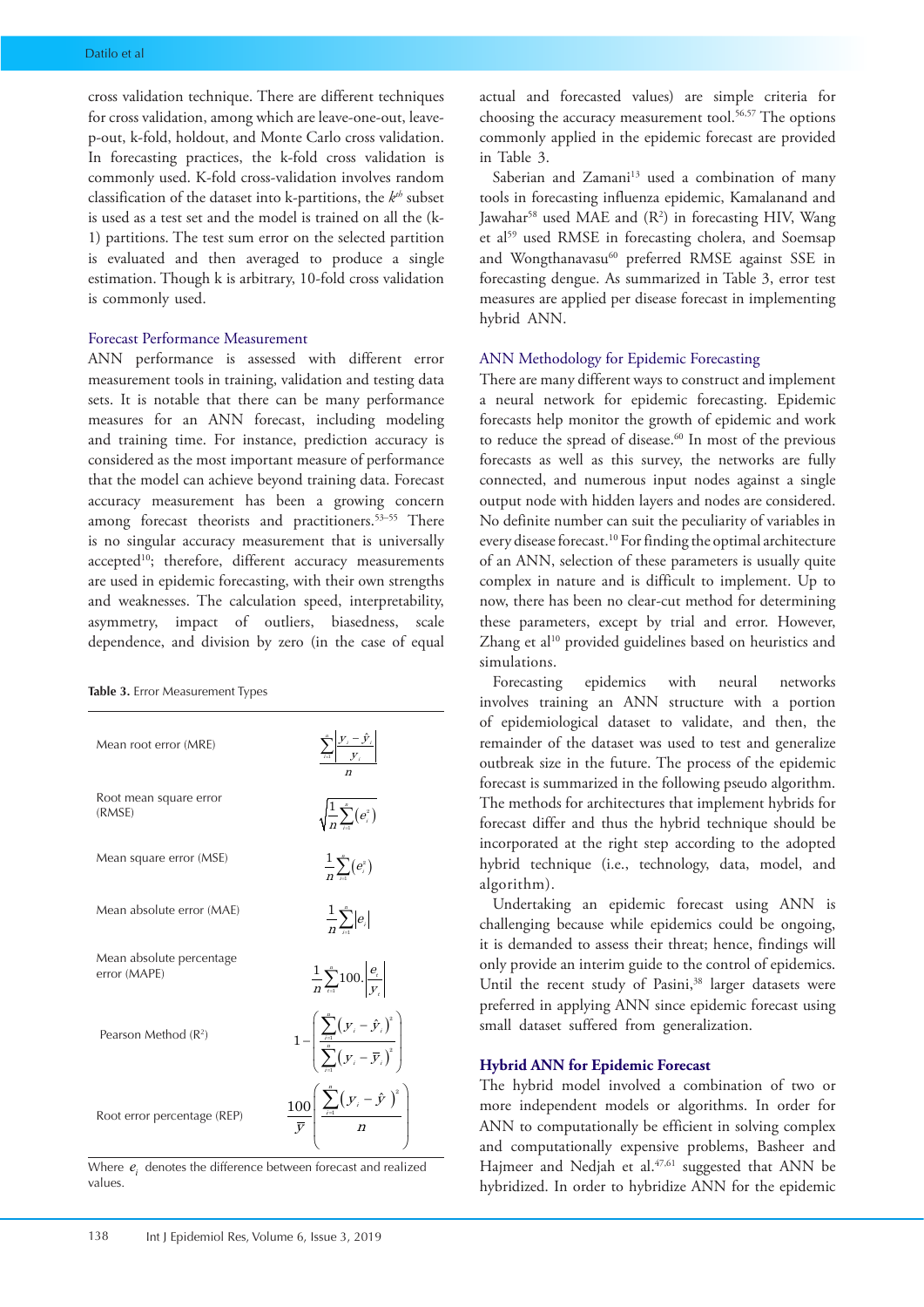forecast, other forecast models or algorithms can be combined with ANN for high-precision performances. Hybrid ANN could include technology, models, algorithms, or data.<sup>62</sup> Model hybrid is required when the mathematical models include different typology functions or even different statistical learners. Algorithms hybrid is required when the learning procedures take advantage of traditional methods and heuristics, while data hybrid of ANNs is obtained from heterogeneous data structures. Technology hybrid with ANN involves the development of ANN forecasting platform based on information technologies paradigm. This hybrid takes advantage of the technology and performs fast epidemic classification and forecast. Technology hybrid ANN solves the problem of machine (both software and hardware) factor in the model; it has been found to be efficient. Cloud-based technology<sup>63</sup> implementing ANN model at the core was applied to analyze medical data to evaluate and classify epidemics. Similar technology is used in dengue tracking and prediction by Makridakis<sup>64</sup> and Hwang et al.<sup>24</sup> ANN hybrids are recommended for every real-life problem for a high forecast performance index.<sup>62</sup>

Hybrid ANN involves using other nonlinear forecast models such as Fuzzy, ARIMA, and logistics regression. High performance forecast models should be chosen to combine with a neural network to attain high precision. Hybrids support combination techniques of forecast models proposed by M3 competition. Hybrid ANN model overcomes weaknesses of incorporated models, minimizes forecast error, and fastens error optimization convergence.65,66 Combination forecasts are useful when analysts are uncertain about which method is the most accurate, while they want to avoid large errors.<sup>67</sup>

Hybrid ANN algorithm for epidemic forecast will require incorporating other improved search or optimization algorithms in ANN structure, weight determination algorithms, learning algorithm or error minimization routines and time-dependent activation functions. Algorithm hybrids use heuristics or combinatory algorithms in achieving high convergence for desirable performance, within optimal run time.

Algorithms from a different field or model can be used to train a forecast process. The use of metaheuristic optimization algorithms including evolutionary algorithms, $68$  genetic algorithms, $69,70$  evolutionary programming, particle swarm optimization,<sup>51</sup> ant colony optimization, bird mating optimizer  $(BMO)$ ,<sup>71</sup> and bat algorithm<sup>72</sup> improved ANN training procedure in epidemic forecast.

Hybrid ANN<sup>62</sup> was implemented by Kanjamapornkul<sup>73</sup> to transform non-stationary Ebola data to stationary data using Hilbert-Huang Transform (HTT) before using greymodel and neural network to forecast the prevalence of the virus in the most affected countries. Arifianto et al<sup>74</sup> used group method data handling (GMDH) with the polynomial neural network to predict malaria incidences in South East Asia.

Several infectious and non-infectious diseases have been forecasted using hybrid ANN in achieving high precision. Genetic algorithms were applied to train ANN in forecasting dengue fever in Malaysia, $75$  the model was better than the traditional approaches. Similarly, Belciug and Gorunescu<sup>76</sup> implemented genetic algorithm weight training upon multi-layer perceptron neural network to assess the detection and recurrence of breast cancer. Gan et al<sup>77</sup> combined the grey model (GM) and back propagation (BP) neural network to predict the growth of hepatitis B, where the results proved that the hybrid has an advantage over GM (1,1) and GM (2,1) in performance evaluations.

In forecasting schistosomiasis, Zhou et al<sup>78</sup> used ARIMA-NARNN to predict prevalence and found that hybrid ANN outperformed both individual models. However, Yan et al<sup>79</sup> used seasonal ARIMA and generalized regression neural network to predict bacillary dysentery. Similar hybrid is applied for prediction of tuberculosis<sup>80</sup> with comparable performance.

The weaknesses of independent traditional forecast method are often overcome in hybridization; however, modelers have to ensure that better models with relatively high performance are chosen to hybridize ANN. If more hybrid techniques (data, algorithm model, and technology) can be combined in a single forecast project, epidemic forecast precision will be highly boosted.

## **Performance of ANN in Epidemic Forecasts**

ANNs have had considerable advantages over traditional statistical forecast methods. The comparison of the performance of ANN model with other methods in forecast generalization has been contentious because of differences in the nature of problem and data type, run time and implementation of payload, parameterization requirement of algorithms (learning and training activation functions), and ease of adoption. The M3 and NN3 competition<sup>65,66</sup> organizers generalize that:

- the characteristics of the data series are important factors in determining the relative performances of different methods;
- the sampling variability of the performance measures renders comparisons which are unreliable based on single time series: comparisons based on multiple time origins are recommended;
- sophisticated or complex methods do not necessarily provide more accurate forecasts than simpler ones;
- the relative ranking of the performance of the various methods varies according to the accuracy measure being used;
- combinations of prediction methods tend to be quite accurate, and often outperform an individual method;
- the accuracy of various methods depends upon the length of forecasting horizon involved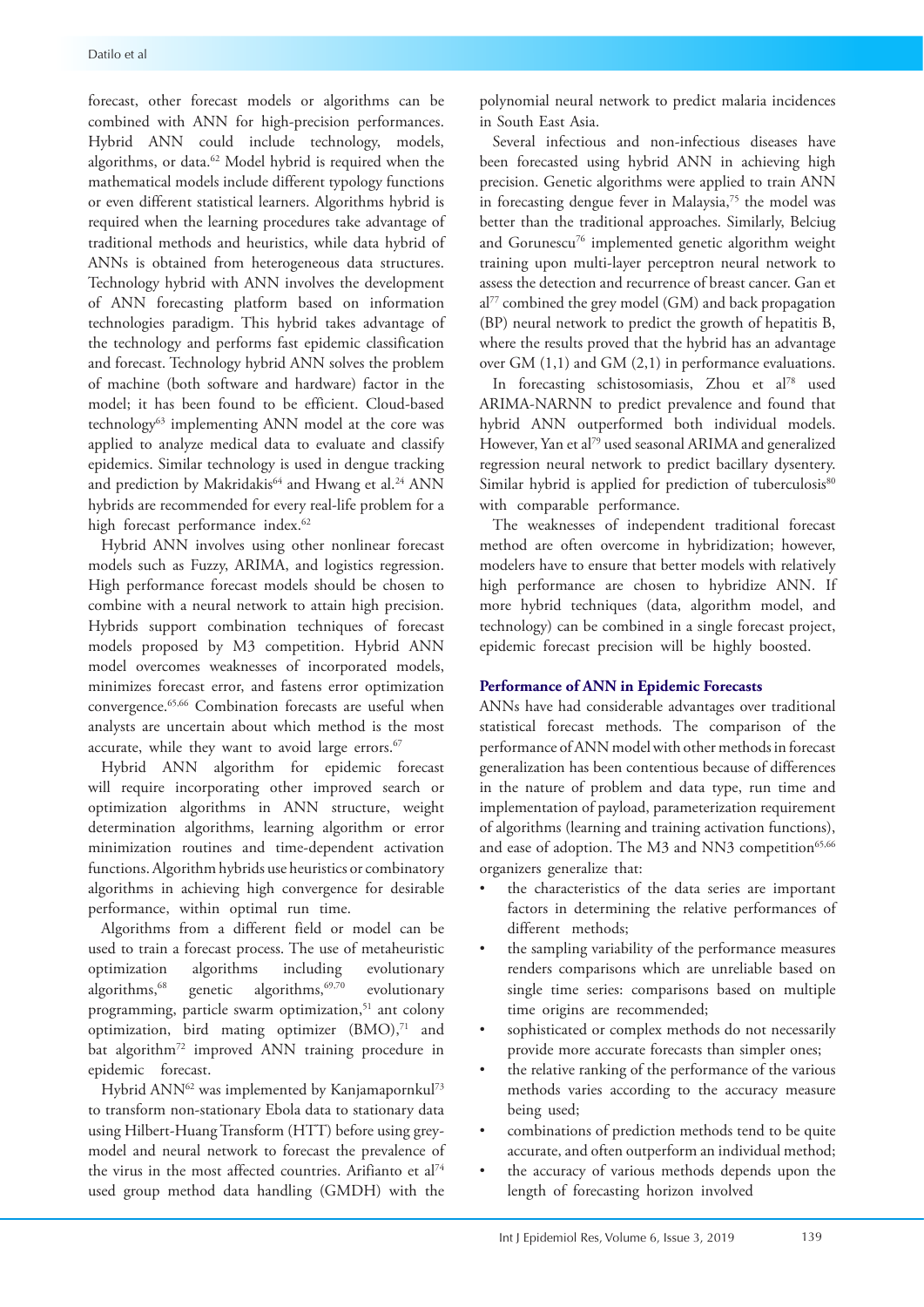In line with these guidelines and for purpose of improving the precision of epidemic forecast, hybridizing ANN is necessary.

Comparative studies of different forecasting techniques facilitate best model selection for forecasting future epidemic behavior in specific diseases.<sup>81</sup> Several ANN techniques (e.g., Radial Basis Function NN, Probabilistic NN, and back propagation NN) have been compared to determine the efficiency and suitability of ANN models and their variants in epidemic forecast generalization. While Zhang et al<sup>81</sup> compared ANN variants with SARIMA and established that RBFNN, ERNN, and BPNN outperform SARIMA forecast technique, they<sup>10</sup> summed that ANN can outperform traditional methods when forecasting with increased horizon, using short memory series, and having more input nodes in its architecture. A similar conclusion was drawn when Paliwal and Kumar<sup>6</sup> reviewed the performance of ANNs in comparison with several traditional statistical methods of forecasting in health and medical sciences. When ANN was compared with other nonlinear regression models in predicting dengue outbreak<sup>41</sup>, it was established that the neural network performed better, and hybrid neural network tends to supersede. Similar conclusions were drawn in studies on malaria.<sup>82</sup> ANN was found to perform better compared to support vector regression (SVR), random forests regression (RFR) and multivariate linear regression (MLR) in predicting infectious diarrhea in China.59 The application of hybrids of ANN based

| Table 4. Summary of Hybrids in Predicting Some Epidemics |  |  |  |
|----------------------------------------------------------|--|--|--|
|----------------------------------------------------------|--|--|--|

on different technologies, models, algorithms, and data has enhanced ANN performance in forecasting diseases more than classical or traditional forecast methods, as summarized in Table 4.

## **Conclusion**

The measure of accuracy in predicting epidemic cases or mortality is important in deciding on the intervention or control strategy. Therefore, clarifying model characteristics would facilitate the selection of a model for forecast application. In this review, we presented the use of ANN in the epidemic forecast. Several disease forecasts were summarized based on characteristic issues in performing a forecast using ANN. A considerable amount of research has been done in the epidemic forecast that supports the use of ANN in epidemic studies. The use of ANN is not limited to prediction, but it includes classification, optimization, parameter estimation, and optimal disease control in epidemic management.

Critical issues that require the analysts to decide among optimal options for enhancing ANN performance in the study of epidemic growth were elaborated. In generalizing the prediction of epidemic growth, ANN has outperformed traditional forecast methods; therefore, developments of hybrid neural network based on different techniques were applied to several diseases to improve the accuracy of the epidemic forecast. Latest re-emergent epidemics like Ebola, Zika, Middle East Respiratory Syndrome (MERS), and Lassa fever can be forecasted using ANN

| <b>Disease</b>            | Ref.     | <b>Hybrid ANN</b>        | <b>Hybrid</b><br><b>Technique</b> | Component<br><b>Models</b> | Component<br><b>Algorithms</b>                          | Accuracy<br><b>Measurement</b><br><b>Tools</b> | <b>Hybrid Prediction</b><br>Performance            |
|---------------------------|----------|--------------------------|-----------------------------------|----------------------------|---------------------------------------------------------|------------------------------------------------|----------------------------------------------------|
| <b>Diabetes</b>           | 83       | <b>ANFIS</b>             | Algorithm                         | Fuzzy logic                | Gradient and<br>combined algorithm                      | <b>RMSE</b>                                    | 10% and 5% increase in<br>validity and testing     |
| Tuberculosis              | 84       | SARIMA-NNAR              | Model                             | <b>ARIMA</b>               |                                                         | MSE, RMSE, MASE,<br>MAE, MAPE                  | Lower AIC                                          |
|                           | 26       | GA and MLNN              | Algorithm                         |                            | Genetic Algorithm                                       |                                                | 94.88% classification<br>accuracy                  |
| Heart disease             | 6        | ANN-GWO                  | Algorithm                         |                            | BP and gray wolf<br>optimization                        | <b>RMSE</b>                                    | High quality performance<br>with shortest epochs   |
| Hepatitis B               | $\rm 81$ | Grey Model-<br><b>NN</b> | Model                             | Grey Model                 | <b>GM</b> and Back<br>propagation                       | R, MAE, MAPE,<br>SSE, RMSE, MSE                | Advantageous over GM(1,1)<br>and $GM(2,1)$         |
| Hepatitis                 | 85       | <b>ARIMA-GRNN</b>        | Model                             | <b>ARIMA</b>               |                                                         | MAE/MAPE, MSE/<br><b>RMSE</b>                  | Better than their<br>compositional models          |
| Schisto-<br>somiasis      | 82       | ARIMA-<br><b>NARNN</b>   | Model                             | <b>ARIMA</b>               | Back-propagation<br>and ARIMA (p, d, q)                 | MAE, MSE, MAPE                                 | Best with lower MAPE, MAE,<br><b>MSE</b>           |
| Pima Indian<br>diabetes   | 59       | <b>GA-BPN</b>            | Algorithm                         |                            | GA-correlation based<br>feature selection<br>$(GA-CFS)$ |                                                | 84.73% precision                                   |
| Cardio-<br>metabolic risk | 86       | <b>EANN-EA</b>           | Model                             | <b>EANN</b>                | Evolutionary<br>Algorithm                               |                                                | >90% precision                                     |
| Malaria                   | 36       | <b>GMDH-PNN</b>          | Data                              | Polynomial<br><b>NN</b>    | Group method data<br>handling                           | <b>MAPE</b>                                    | 88.02% precision with 72%<br>reduced training time |
| Ebola                     | 42       | <b>HHT-ANN</b>           | Data                              |                            | <b>Hilbert Huang</b><br>transform                       | Percentage relative<br>error (PRE)             |                                                    |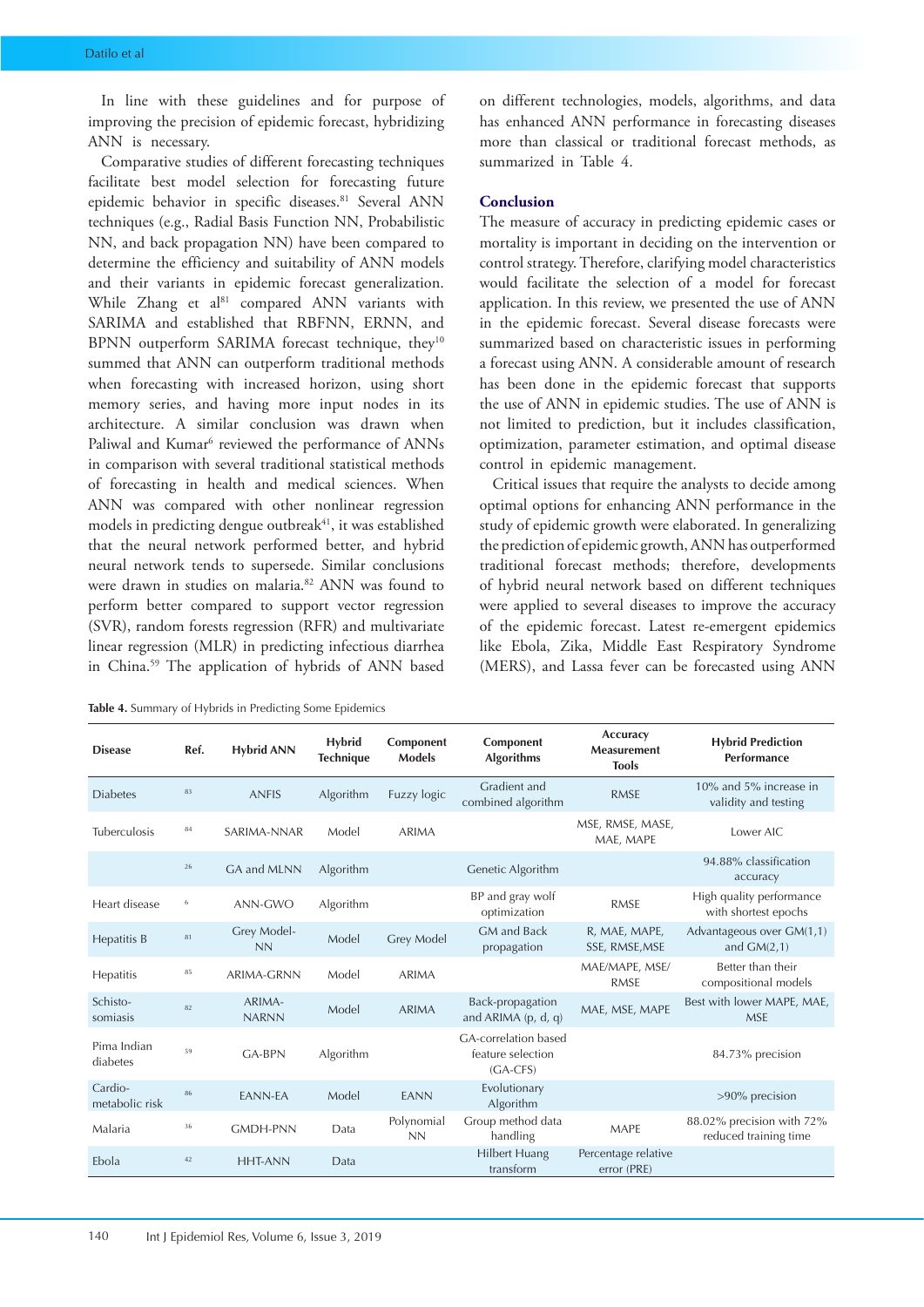with improved hybrid techniques to provide accurate quantitative information for epidemic control decisions.

## **Ethical Approval**

Not applicable.

## **Conflict of Interest Disclosures**

None.

### **References**

- 1. Wu JT, Cowling BJ. Real-time forecasting of infectious disease epidemics. Hong Kong Med J. 2018;24 Suppl 6(5):26-9.
- 2. Bharambe AA, Kalbande DR. Techniques and approaches for disease outbreak prediction: A survey. Proceedings of the ACM Symposium on Women in Research 2016. Indore, India: ACM, 2016. p. 100-2.
- 3. Tabataba FS, Chakraborty P, Ramakrishnan N, Venkatramanan S, Chen J, Lewis B, et al. A framework for evaluating epidemic forecasts. BMC Infect Dis. 2017;17(1):345. doi: 10.1186/ s12879-017-2365-1.
- 4. Satish S, Smitha GR. Epidemic Disease Detection and Forecasting: A Survey. International Journal of Advance Research, Ideas and Innovations in Technology. 2017;3(2):384- 6.
- 5. Razi MA, Athappilly K. A comparative predictive analysis of neural networks (NNs), nonlinear regression and classification and regression tree (CART) models. Expert Syst Appl. 2005;29(1):65-74. doi: 10.1016/j.eswa.2005.01.006.
- 6. Paliwal M, Kumar UA. Neural networks and statistical techniques: A review of applications. Expert Syst Appl. 2009;36(1):2-17. doi: 10.1016/j.eswa.2007.10.005.
- 7. Trtica-Majnaric L, Zekic-Susac M, Sarlija N, Vitale B. Prediction of influenza vaccination outcome by neural networks and logistic regression. J Biomed Inform. 2010;43(5):774-81. doi: 10.1016/j.jbi.2010.04.011.
- 8. Eftekhar B, Mohammad K, Ardebili HE, Ghodsi M, Ketabchi E. Comparison of artificial neural network and logistic regression models for prediction of mortality in head trauma based on initial clinical data. BMC Med Inform Decis Mak. 2005;5(1):3. doi: 10.1186/1472-6947-5-3.
- 9. Turabieh H. A Hybrid ANN-GWO Algorithm for Prediction of Heart Disease. Am J Oper Res. 2016;6(2):136-46. doi: 10.4236/ajor.2016.62016.
- 10. Zhang G, Patuwo BE, Hu MY. Forecasting with artificial neural networks: The state of the art. Int J Forecast. 1998;14(1):35-62.
- 11. Güreşen E, Kayakutu G. Artificial Neural Networks: Definition, Properties and Misuses. In: Flores JA, ed. Focus on Artificial Neural Network. Nova Science Publishers; 2011.
- 12. Amato F, López A, Peña-Méndez EM, Vaňhara P, Hampl A, Havel J. Artificial neural networks in medical diagnosis. J Appl Biomed. 2013;11(2):47-58. doi: 10.2478/v10136-012- 0031-x.
- 13. Saberian F, Zamani A. Prediction of Seasonal Influenza Epidemics in Tehran Using Artificial Neural Networks. In: The 22nd Iranian Conference on Electrical Engineering; 2014.
- 14. Subers BE. Epidemic Prediction The future of disease through mathematical modeling. Arcadia University; 2011. p. 1-8.
- 15. Ahrens W, Pigeot I. Handbook of epidemiology. 2nd ed. New York: Springer Science +Business Media; 2014. p. 2489.
- 16. Canzani E, Lechner U. Insights from Modeling Epidemics of Infectious Diseases-A Literature Review. In: ISCRAM; 2015. p. 8.
- 17. Dybowski R, Gant V. Clinical applications of artificial neural

networks. Cambridge University Press; 2007. p. 380.

- 18. Sree Hari Rao V, Naresh Kumar M. Estimation of the parameters of an infectious disease model using neural networks. Nonlinear Anal Real World Appl. 2010;11(3):1810-8. doi: 10.1016/j.nonrwa.2009.04.006.
- 19. Antoniou GE, Mentzelopoulou S. Neural Networks: An Application to the Epidemics. In: Proceeding of Neural and Statistical Computations; 1995. p. 18-21.
- 20. Samarasinghe S, Waidyarathne KP. Artificial neural networks to identify naturally existing disease severity status. Neural Computing and Applications. 2014;25(5):1031-1041.
- 21. Rajalakshmi V, Anandha Mala GS. Software aided diagnosing of diseases using RBF based neural networks [RADD]. Biomed Res. 2016;27(3):718-24.
- 22. Sharma S. Role of Data Mining Techniques in Human Disease Diagnosis Abstract. Int J Comput Technol. 2016;3(2):184-8.
- 23. Faisal T, Taib MN, Ibrahim F. Neural network diagnostic system for dengue patients risk classification. J Med Syst. 2012;36(2):661-76. doi: 10.1007/s10916-010-9532-x.
- 24. Hwang S, Clarite DS, Elijorde FI, Gerardo BD, Byun Y. A web-based analysis for dengue tracking and prediction using artificial neural network. Adv Sci Technol Lett. 2016;122:160- 4. doi: 10.14257/astl.2016.122.32.
- 25. Cetiner BG, Sari M, Aburas HM. Recognition of dengue disease patterns using artificial neural networks. In: 5th International Advanced Technologies Symposium. Karabük University, Turkey; 2009. p. 13-6.
- 26. Jabbar MA, Deekshatulu BL, Chandra P. Classification of heart disease using artificial neural network and feature subset selection. Global Journal of Computer Science and Technology Neural & Artificial Intelligence. 2013;13(3):4-8.
- 27. Er O, Yumusak N, Temurtas F. Chest diseases diagnosis using artificial neural networks. Expert Syst Appl. 2010;37(12):7648- 55. doi: 10.1016/j.eswa.2010.04.078.
- 28. Ghosh D, Guha R. Use of genetic algorithm and neural network approaches for risk factor selection: A case study of West Nile virus dynamics in an urban environment. Comput Environ Urban Syst. 2010;34(3):189-203. doi: 10.1016/j. compenvurbsys.2010.02.007.
- 29. Elveren E, Yumusak N. Tuberculosis disease diagnosis using artificial neural network trained with genetic algorithm. J Med Syst. 2011;35(3):329-32. doi: 10.1007/s10916-009-9369-3.
- 30. Priya E, Srinivasan S. Automated Identification of Tuberculosis Objects in Digital Images Using Neural Network and Neuro Fuzzy Inference Systems. J Med Imaging Heal Informatics [Internet]. 2015;5(3):506–12. Available from: http://openurl. ingenta.com/content/xref?genre=article&issn=2156- 7018&volume=5&issue=3&spage=506
- 31. Muller PS, Meenakshi Sundaram S, Nirmala M, Nagarajan E. Application of computational technique in design of classifier for early detection of gestational diabetes mellitus. Appl Math Sci. 2015;9(67):3327-36. doi: 10.12988/ams.2015.54319.
- 32. Biswas SK. An ANN Based Pattern Classification Algorithm for Diagnosis of Swine Flu. Journal of Intelligent Computing. 2014;5(1):16-30.
- 33. 33. Sanoob MU, Madhu A, Ajesh KR, Varghese SM. Artificial neural network for diagnosis of pancreatic cancer. Int J Cybern Inform. 2016;5(2):41-9. doi: 10.5121/ijci.2016.5205.
- 34. Breu F, Guggenbichler S, Wollmann J. Utilization of Neural Network for Disease Forecasting. Vasa [Internet]. 2008; Available from: [http://medcontent.metapress.com/index/](http://medcontent.metapress.com/index/A65RM03P4874243N.pdf) [A65RM03P4874243N.pdf](http://medcontent.metapress.com/index/A65RM03P4874243N.pdf).
- 35. Baridam B, Irozuru C. The Prediction of Prevalence and Spread of HIV/AIDS Using Artificial Neural Network–the Case of Rivers State in the Niger Delta, Nigeria. Int J Comput Appl.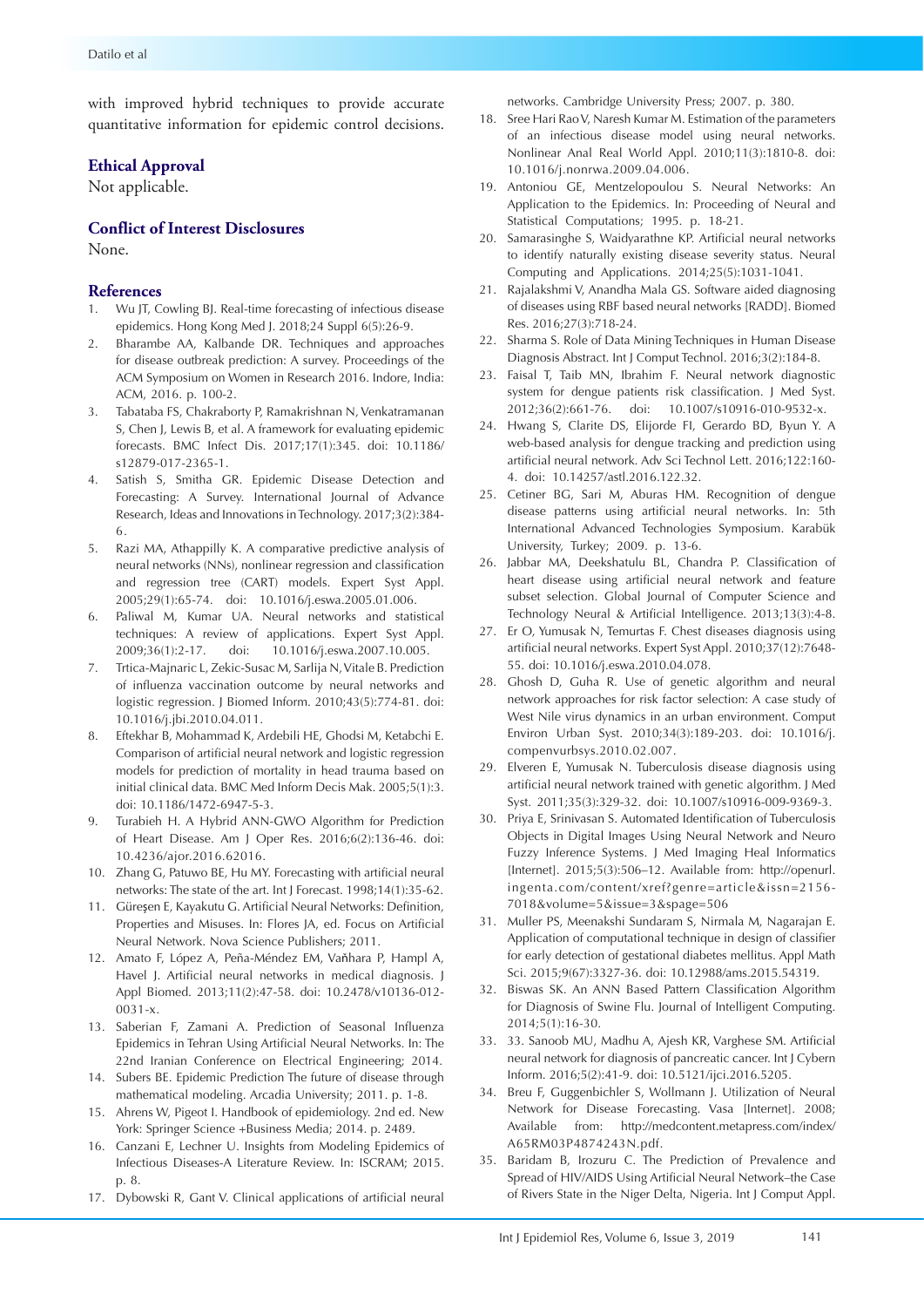2012;44(2):42-5.

- 36. Prieto A, Prieto B, Ortigosa EM, Ros E, Pelayo F, Ortega J, et al. Neural networks: An overview of early research, current frameworks and new challenges. Neurocomputing. 2016;214:242-68. doi: 10.1016/j.neucom.2016.06.014.
- 37. Priddy KL, Keller PE. Artificial Neural Network: An Introduction. SPIE Publications; 2005.
- 38. Pasini A. Artificial neural networks for small dataset analysis. J Thorac Dis. 2015;7(5):953-60. doi: 10.3978/j.issn.2072- 1439.2015.04.61.
- 39. Livingstone D. A Practical Guide to Scientific Data Analysis. UK: John Wiley & Sons, Ltd; 2009. doi: 10.1002/9780470017913.
- 40. Aburas HM, Cetiner BG, Sari M. Dengue confirmed-cases prediction: A neural network model. Expert Syst Appl. 2010;37(6):4256-60. doi: 10.1016/j.eswa.2009.11.077.
- 41. Husin NA, Mustapha N, Sulaiman MN, Yaakob R. A hybrid model using genetic algorithm and neural network for predicting dengue outbreak. In: 2012 4th Conference on Data Mining and Optimization (DMO). Langkawi, Malaysia: IEEE; 2012. p. 23-7. doi: 10.1109/DMO.2012.6329793.
- 42. Maier HR, Dandy GC, May RJ, Fernando T. Efficient selection of inputs for artificial neural network models. MODSIM 2005 Int Congr Model Simul; 2005;170–6. Available from: [http://](http://www.mssanz.org.au/modsim05/papers/fernando.pdf) [www.mssanz.org.au/modsim05/papers/fernando.pdf](http://www.mssanz.org.au/modsim05/papers/fernando.pdf).
- 43. Karlik B, Vehbi Olgac A. Performance analysis of various activation functions in generalized MLP architectures of neural networks. International Journal of Artificial Intelligence and Expert Systems. 2010;1(4):111-22.
- 44. Isa IS, Saad Z, Omar S, Osman MK, Ahmad KA, Mat Sakim HA. Suitable MLP network activation functions for breast cancer and thyroid disease detection. 2010 Second Int Conf Comput Intell Model Simul. Tuban, Indonesia: IEEE; 2010. p. 39-44. doi: 10.1109/CIMSiM.2010.93.
- 45. Ittiyavirah SP, Jones SA, Siddarth P. Analysis of different activation functions using Backpropagation Neural Networks. Journal of Theoretical and Applied Information Technology. 2013;47(3):1344-48.
- 46. Baptista D, Morgado-Dias F. Artificial Neural Networks: a Review of Training Tools. In: 10th Portuguese Conference on Automatic Control. Funchal, Portugal: Controlo; 2012. p. 292- 7.
- 47. Basheer IA, Hajmeer M. Artificial neural networks: fundamentals, computing, design, and application. J Microbiol Methods. 2000;43(1):3-31. doi: 10.1016/S0167- 7012(00)00201-3.
- 48. Reynaldi A, Lukas S, Margaretha H. Backpropagation and Levenberg-Marquardt algorithm for training finite element neural network. Proc - UKSim-AMSS 6th Eur Model Symp EMS 2012. Valetta, Malta: IEEE; 2012. p. 89-94. doi: 10.1109/ EMS.2012.56.
- 49. Lawrence S, Giles CL, Tsoi AC. Lessons in neural network training: Overfitting may be harder than expected. In: Proceedng of the Fourteenth National Conference on Artifical Intelligence; 1997. p. 540–5.
- 50. Karegowda AG, Manjunath AS, Jayaram MA. Application of genetic algorithm optimized neural network connection weights for medical diagnosis of pima Indians diabetes. International Journal on Soft Computing. 2011;2(2):15-23.
- 51. Yaghini M, Khoshraftar MM, Fallahi M. A hybrid algorithm for artificial neural network training. Eng Appl Artif Intell. 2013;26(1):293-301. doi: 10.1016/j.engappai.2012.01.023.
- 52. Ghiassi M, Saidane H. A dynamic architecture for artificial neural networks. Neurocomputing. 2005;63:397-413. doi: 10.1016/j.neucom.2004.03.014.
- 53. Makridakis S. Accuracy measures: theoretical and practical

concerns. Int J Forecast. 1993;9(4):527-9. doi: 10.1016/0169- 2070(93)90079-3.

- 54. Yokuma JT, Armstrong JS. Beyond accuracy: Comparison of criteria used to select forecasting methods. Int J Forecast. 1995;11(4):591-7. doi: 10.1016/0169-2070(95)00615-X.
- 55. Armstrong JS. Findings from evidence-based forecasting: Methods for reducing forecast error. Int J Forecast. 2006;22(3):583-98. doi: 10.1016/j.ijforecast.2006.04.006.
- 56. Shcherbakov MV, Brebels A, Shcherbakova NL, Tyukov AP, Janovsky TA, Kamaev VA. A survey of forecast error measures. World Appl Sci J. 2013;24(24):171-6. doi: 10.5829/idosi. wasj.2013.24.itmies.80032.
- 57. Hyndman RJ, Koehler AB. Another look at measures of forecast accuracy. Int J Forecast. 2006;22(4):679-88. doi: 10.1016/j. iiforecast.2006.03.001.
- 58. Kamalanand K, Jawahar PM. Prediction of human immunodeficiency virus-1 viral load from CD4 cell count using artificial neural networks. J Med Imaging Health Inform. 2015;5(3):641-6. doi: 10.1166/jmihi.2015.1430.
- 59. Wang Y, Li J, Gu J, Zhou Z, Wang Z. Artificial neural networks for infectious diarrhea prediction using meteorological factors in Shanghai (China). Appl Soft Comput. 2015;35:280-90. doi: 10.1016/j.asoc.2015.05.047.
- 60. Soemsap T, Wongthanavasu WS. Forecasting Number of Dengue Patients. In: Proceedings of the International Electrical Engineering Congress; 2014. p. 1-4.
- 61. Nedjah N, Abraham A, Mourelle LM. Hybrid artificial neural network. Neural Comput Appl. 2007;16(3):207-8. doi: 10.1007/s00521-007-0083-0.
- 62. Gutiérrez PA, Martínez CH. Hybrid Artificial Neural Networks: Models, Algorith and Data. Torremolinos-Málaga, Spain: Advances in Computational Intelligence: 11th International Work-Conference on Artificial Neural Networks, IWANN; 2011. p. 177-84.
- 63. Zakharov AA, Olennikov EA, Payusova TI, Silnov DS. Cloud service for data analysis in medical information systems using artificial neural networks. Int J Appl Eng Res. 2016;11(4):2917- 20.
- 64. Elijorde FI, Clarite DS, Gerardo BD, Byun Y. Tracking and Prediction of Dengue Outbreak Using Cloud-Based Services and Artificial Neural Network. International Journal of Multimedia and Ubiquitous Engineering. 2016;11(5):355-66. doi: 10.14257/ijmue.2016.11.5.33.
- 65. Makridakis S, Hibon M. The M3-Competition: results, conclusions and implications. Int J Forecast. 2000;16(4):451- 76.
- 66. Crone SF, Hibon M, Nikolopoulos K. Advances in forecasting with neural networks? Empirical evidence from the NN3 competition on time series prediction. Int J Forecast. 2011;27(3):635-60. doi: 10.1016/j.ijforecast.2011.04.001.
- 67. Armstrong JS. Principles of Forecasting: A Handbook for Researchers and Practitioners. New York: Kluwer Academic Publishers; 2002.
- 68. Yao X. Evolving artificial neural networks. Proc IEEE. 1999;87(9):1423-47.
- 69. Jia W, Zhao D, Shen T, Su C, Hu C, Zhao Y. A new optimized GA-RBF neural network algorithm. Comput Intell Neurosci. 2014;2014:982045. doi: 10.1155/2014/982045.
- 70. Vishwakarma MDD. Genetic algorithm based weights optimization of artificial neural network. International Journal of Advanced Research in Electrical, Electronics and Instrumentation Engineering. 2012;1(3):206-11.
- 71. Askarzadeh A, Rezazadeh A. Artificial neural network training using a new efficient optimization algorithm. Appl Soft Comput. 2013;13(2):1206-13. doi: 10.1016/j.asoc.2012.10.023.